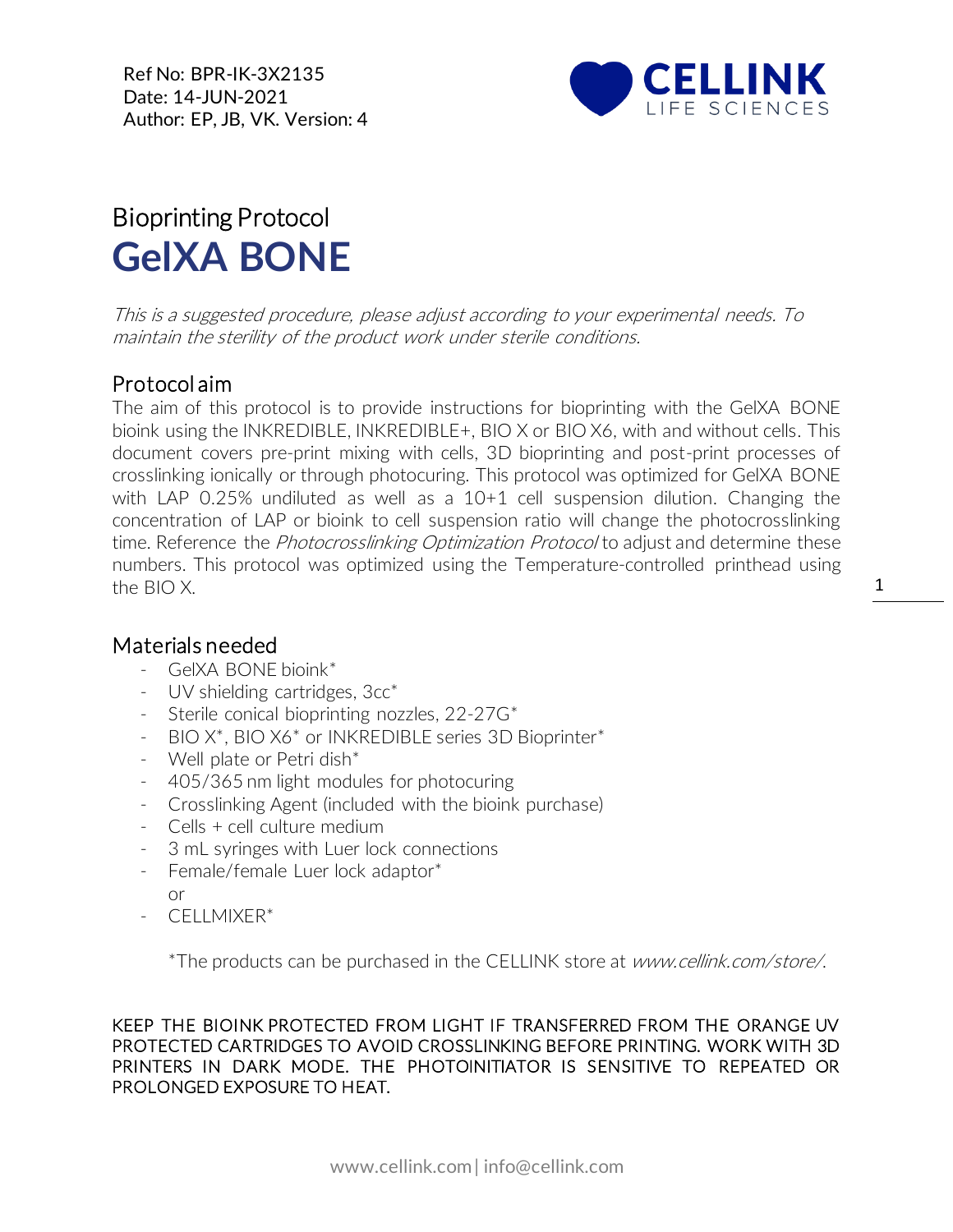## Protocol

This protocol works best using the BIO X or BIO X6 with the cooled print bed at 15<sup>°</sup>C and the Temperature-controlled printhead at 24°C. The GelXA BONE can also be extruded using the BIO X/BIO X6 pneumatic printheads or the INKREDIBLE series, but with decreased shape fidelity if ambient temperature exceeds 25°C and the printhead heats up. If using the INKREDIBLE series, the printing substrates such as Petri dishes or well plates should be placed on ice or another cooled surface to thermally gel the construct after printing prior to photocrosslinking.

| Step                                                           | Title   | Material                                                                                                                                                               | Description                                                                                                                                                                                                                                                                                                                                                                                                                                                                                                                                                                                                                                                                                                                                                                                                                                                                                                                                                    |  |
|----------------------------------------------------------------|---------|------------------------------------------------------------------------------------------------------------------------------------------------------------------------|----------------------------------------------------------------------------------------------------------------------------------------------------------------------------------------------------------------------------------------------------------------------------------------------------------------------------------------------------------------------------------------------------------------------------------------------------------------------------------------------------------------------------------------------------------------------------------------------------------------------------------------------------------------------------------------------------------------------------------------------------------------------------------------------------------------------------------------------------------------------------------------------------------------------------------------------------------------|--|
| $\mathbf{1}$<br>bioink                                         | Prepare | - GeIXA BONE<br>- Female/female<br>Luer lock<br>adaptor<br>- 3 mL syringes<br>with Luer lock<br>connections                                                            | If not printing with cells move directly to step 3.<br>Heat up GeIXA BONE in a cartridge/syringe at 37°C for<br>10 min. The heating of the GeIXA BONE can be<br>performed in a pneumatic printhead, water bath or<br>incubator. Prolonged and repeated heating could<br>negatively affect the photoinitiator stability and the<br>homogeneity of the bioink, requiring additional mixing<br>before adding cells. If not using the entire 3 mL of the<br>bioink in the cartridge, transfer the needed amount to<br>a syringe using a female/female Luer lock adaptor and<br>spare the rest of the bioink in the optimal storage<br>conditions.                                                                                                                                                                                                                                                                                                                  |  |
|                                                                |         |                                                                                                                                                                        | Note: If there are bubbles in the bioink, make a quick<br>centrifugation for 1.5 min at 1600 rpm.                                                                                                                                                                                                                                                                                                                                                                                                                                                                                                                                                                                                                                                                                                                                                                                                                                                              |  |
| $\overline{2}$<br>Mix<br>GelXA<br><b>BONE</b><br>with<br>cells |         | - Cell<br>suspension<br>- CELLMIXER<br>- Female/female<br>Luer lock<br>adaptor<br>- 3 mL syringes<br>with Luer lock<br>connections<br>- Prewarmed<br><b>GeIXA BONE</b> | At this point, mix ten parts of bioink with one part of cell<br>suspension, taking care not to introduce air bubbles to the<br>mixture. For detailed instructions see the Mixing Cells<br>Protocol GelX Series.<br>Transfer the cell suspension to the 1 mL cell syringe<br>(PART 1) using a female/female Luer lock adaptor.<br>Transfer GeIXA BONE to the 12 mL syringe (PART 2)<br>using a female/female Luer lock adaptor.<br>Clip both syringes to the dispensing unit (PART 3).<br>Connect the two syringes to the mixing unit (PART 4),<br>then connect the empty cartridge (PART 5) to the<br>mixing units from another side.<br>Apply gentle pressure onto the dispensing unit to mix<br>the content of both syringes into the empty cartridge.<br>Note: To avoid an air gap when mixing the bioink and the<br>cell suspension, carefully pre-fill the Luer lock adaptor with<br>GeIXA BONE before attaching the syringe with the cell<br>suspension. |  |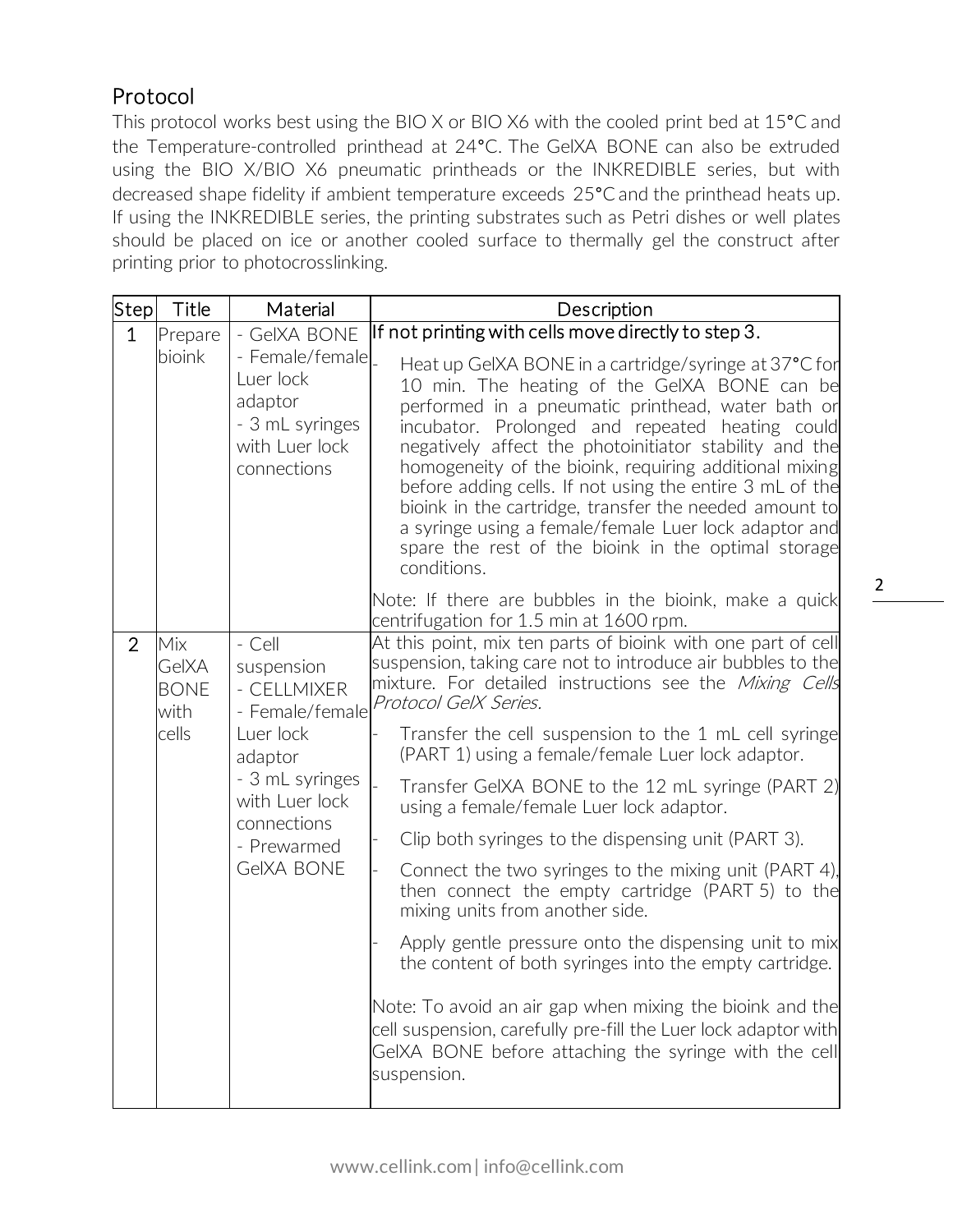|                |                                      |                                                                                                                                             | If preparing for quantities <2 ml of GeIXA BONE, it is<br>recommended to connect two 3 mL Luer lock syringes and<br>mix the bioink back and forth between the syringes until it<br>becomes homogeneous.                                                                                                                                                                                                                                                                                                                                                                   |
|----------------|--------------------------------------|---------------------------------------------------------------------------------------------------------------------------------------------|---------------------------------------------------------------------------------------------------------------------------------------------------------------------------------------------------------------------------------------------------------------------------------------------------------------------------------------------------------------------------------------------------------------------------------------------------------------------------------------------------------------------------------------------------------------------------|
| 3              | Cool<br>and load<br>the<br>cartridge | - UV shielding<br>cartridges, 3cc<br>loaded with<br><b>GeIXA BONE</b><br>(and cells)<br>- Sterile conical<br>bioprinting<br>nozzles, 22-27G | Place cartridge on counter for 20 min to reach room<br>temperature. If the bioink has been pre-heated, it can<br>instead be placed in a fridge for 3-5 min, or in the<br>Temperature-controlled printhead at 24°C for 5 min<br>for faster cooling.<br>Note: Room temperature is within 20-25°C.<br>Place the room tempered GeIXA BONE in the                                                                                                                                                                                                                              |
|                |                                      |                                                                                                                                             | printhead and cap with the printing nozzle. If using the<br>BIO X/BIO X6, pre-cool the print bed to 15°C.<br>GelXA<br>BONE,<br>When<br>printing with<br>Note:<br>the<br>recommended printhead temperature for the highest<br>printing fidelity is 20-25°C, though the bioink can be<br>dispensed up to 32°C.                                                                                                                                                                                                                                                              |
| $\overline{4}$ | Printing                             | - Bioprinter<br>(BIO X, BIO X6<br>or INKREDIBLE<br>series)<br>- Well plate or<br>Petri dish                                                 | Bioprint structures with parameters according to Table<br>1. If printability is not as desired, adjust the pressure<br>up/down by 1 kPa to extrude more/less material.<br>If printheads heat up during a long printing session or<br>ambient temperature exceeds 25°C, the bioink also<br>heats up above 25°C and its viscosity decreases,<br>observed as extrusion of very thick filaments even at<br>low pressures. In this case, repeat step 3 to return to<br>the temperature range for good printability.<br>Note: If waiting too long between extrusions the bioink |
|                |                                      |                                                                                                                                             | can dry in the nozzle causing it to clog. If this occurs,<br>replace with new nozzle.                                                                                                                                                                                                                                                                                                                                                                                                                                                                                     |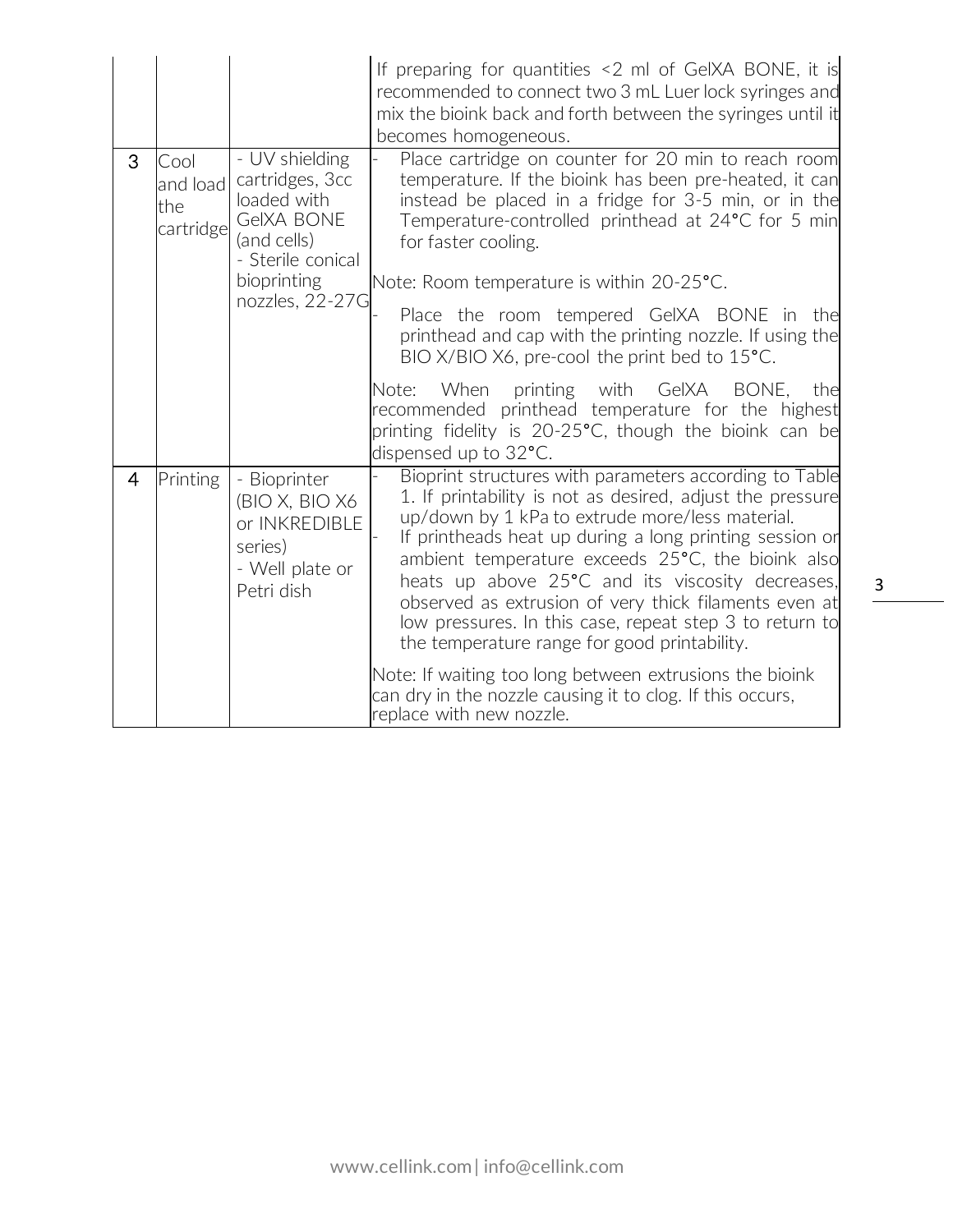Table 1. Recommended minimal extrusion pressure\*\* ( $\pm$ 2 kPa) for printing continuous filaments at 20-25°C using diluted/undiluted bioink. 'Diluted' assumes a mixture of one part cell suspension to ten parts bioink. For smaller dilutions, the pressure needs to be increased towards the pressure used for undiluted bioink.

| Printing speed (mm/s) $\rightarrow$<br>Nozzle size (G) ↓ |     |    |           |    |
|----------------------------------------------------------|-----|----|-----------|----|
|                                                          | l 4 |    | 14        | 工仁 |
|                                                          | 25  | 30 | ZΟ<br>نۍ. | ZC |
|                                                          | 34  |    | 47        |    |

\*\*Note: This is only a recommended reference of starting pressures. The actual pressure needed will vary depending on the preparation procedures (amount of bioink and actual temperature of the bioink) as well as the fitting of the piston in the cartridge and the leveling of the print surface. This table was generated with printhead temperature of 24°C and with a 10:1 bioink dilution with PBS.

| Step | Title | Material                                                                                             | Description                                                                                                                                                                                                                                                                                                                                                                                                                                                                                                                                         |
|------|-------|------------------------------------------------------------------------------------------------------|-----------------------------------------------------------------------------------------------------------------------------------------------------------------------------------------------------------------------------------------------------------------------------------------------------------------------------------------------------------------------------------------------------------------------------------------------------------------------------------------------------------------------------------------------------|
| 5    |       | $\lfloor$ Crosslinking $\rfloor$ - Crosslinking<br>Agent<br>AND/OR<br>$-405/365$ nm<br>light modules | GeIXA BONE can be photocrosslinked using the 405<br>or 365 nm light modules or ionically crosslinked<br>using the CaCl <sub>2</sub> -containing Crosslinking Agent. If<br>begin with<br>photocrosslinking.<br>using<br>both,<br>Photocrosslinking will generate a stiffer result than<br>ionic crosslinking.                                                                                                                                                                                                                                        |
|      |       | for photocuring<br>- Cell culture<br>medium                                                          | Photocrosslinking: see Table<br>2<br>below<br>for<br>recommended crosslinking times. Ensure that the<br>bioprinted GeIXA BONE construct is thermally<br>gelled after printing by cooling the print bed (if using<br>the BIO X/BIO X6) or placing the printing substrates<br>with the construct on ice for 10 s (if using the<br>INKREDIBLE series). If photocrosslinking during<br>bioprinting, set the crosslinking<br>parameters<br>appropriately in the G-code for the INKREDIBLE<br>series or the printhead setup page for the BIO X/BIO<br>X6. |
|      |       |                                                                                                      | Note: It is recommended to use the 405 nm light<br>instead of 365 nm one if<br>module<br>possible.<br>Overexposure might damage the cells.<br>Note: To verify the crosslinking is sufficient, add                                                                                                                                                                                                                                                                                                                                                   |
|      |       |                                                                                                      | 37°C media to one printed well and observe that it<br>doesn't dissolve.<br>lonic crosslinking: Submerge the cell-laden                                                                                                                                                                                                                                                                                                                                                                                                                              |
|      |       |                                                                                                      | constructs in the crosslinking solution for 30 s to<br>5 min depending on construct size. Remove                                                                                                                                                                                                                                                                                                                                                                                                                                                    |